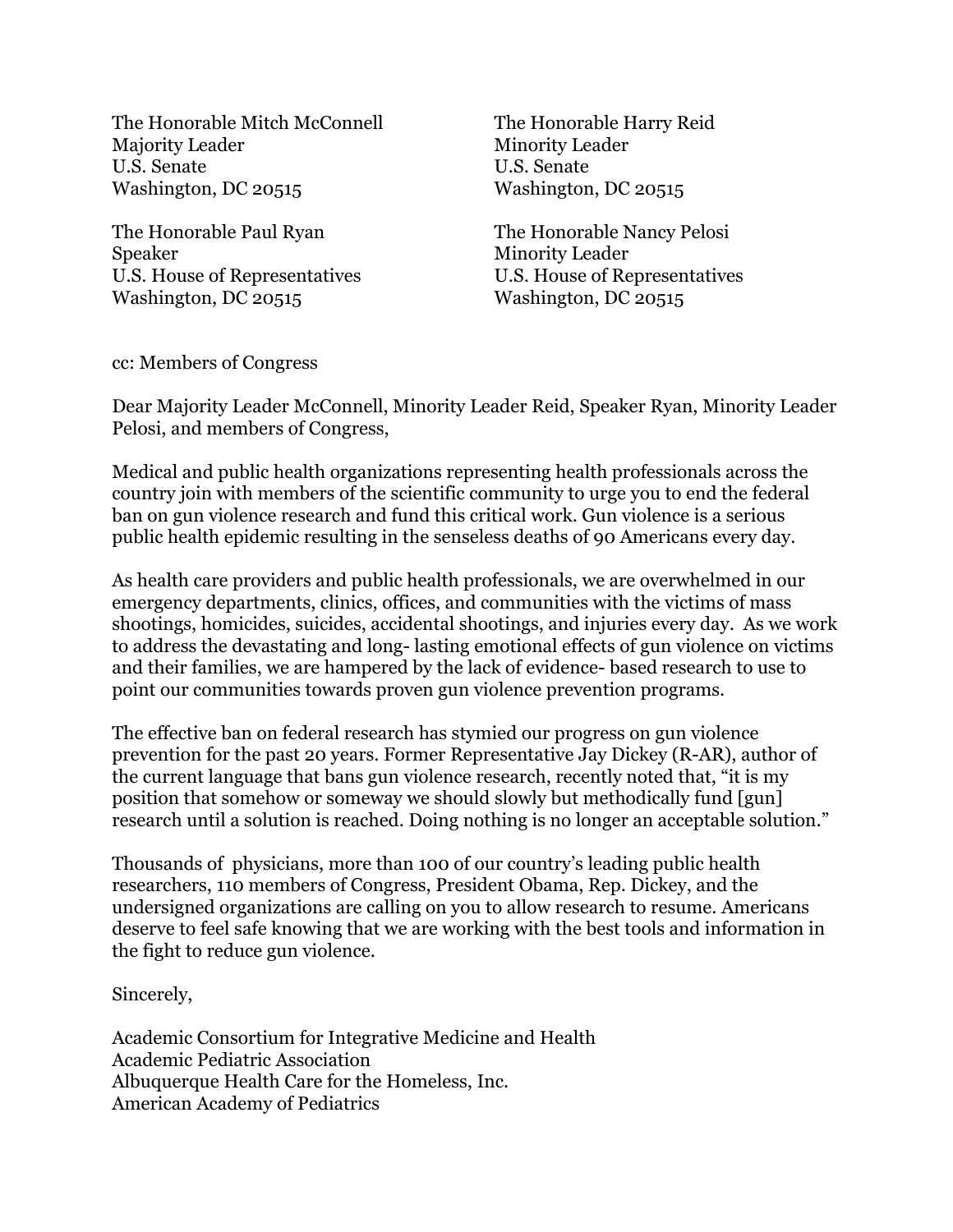American Association of Child and Adolescent Psychiatry American College of Emergency Physicians American College of Occupational and Environmental Medicine American College of Physicians American College of Preventive Medicine American Congress of Obstetricians and Gynecologists American Geriatrics Society American Medical Women's Association American Pediatric Society American Psychiatric Association American Psychological Association American Psychosomatic Society American Public Health Association American Society of Hematology American Sociological Association American Thoracic Society Association of Medical School Pediatric Department Chairs California Chapter of the American College of Emergency Physicians California Public Health Association-North Care for the Homeless Child Welfare League of America Children's Defense Fund Commission on the Public's Health System Committee of Interns and Residents Consortium of Social Science Associations Delaware Academy of Medicine Delaware Public Health Association Doctors Council SEIU Doctors for America Federation of Associations in Behavioral and Brain Sciences Futures Without Violence Health Care for the Homeless of Maryland Minority Health Institute National AHEC Organization National Association of County and City Health Officials National Association of Medical Examiners National Association of Nurse Practitioners in Women's Health National Association of Social Workers National Association of State Head Injury Administrators National Child Abuse Coalition National Health Care for the Homeless Council National Hispanic Medical Association National Medical Council on Gun Violence National Network of Public Health Institutes National Physicians Alliance National Violence Prevention Network